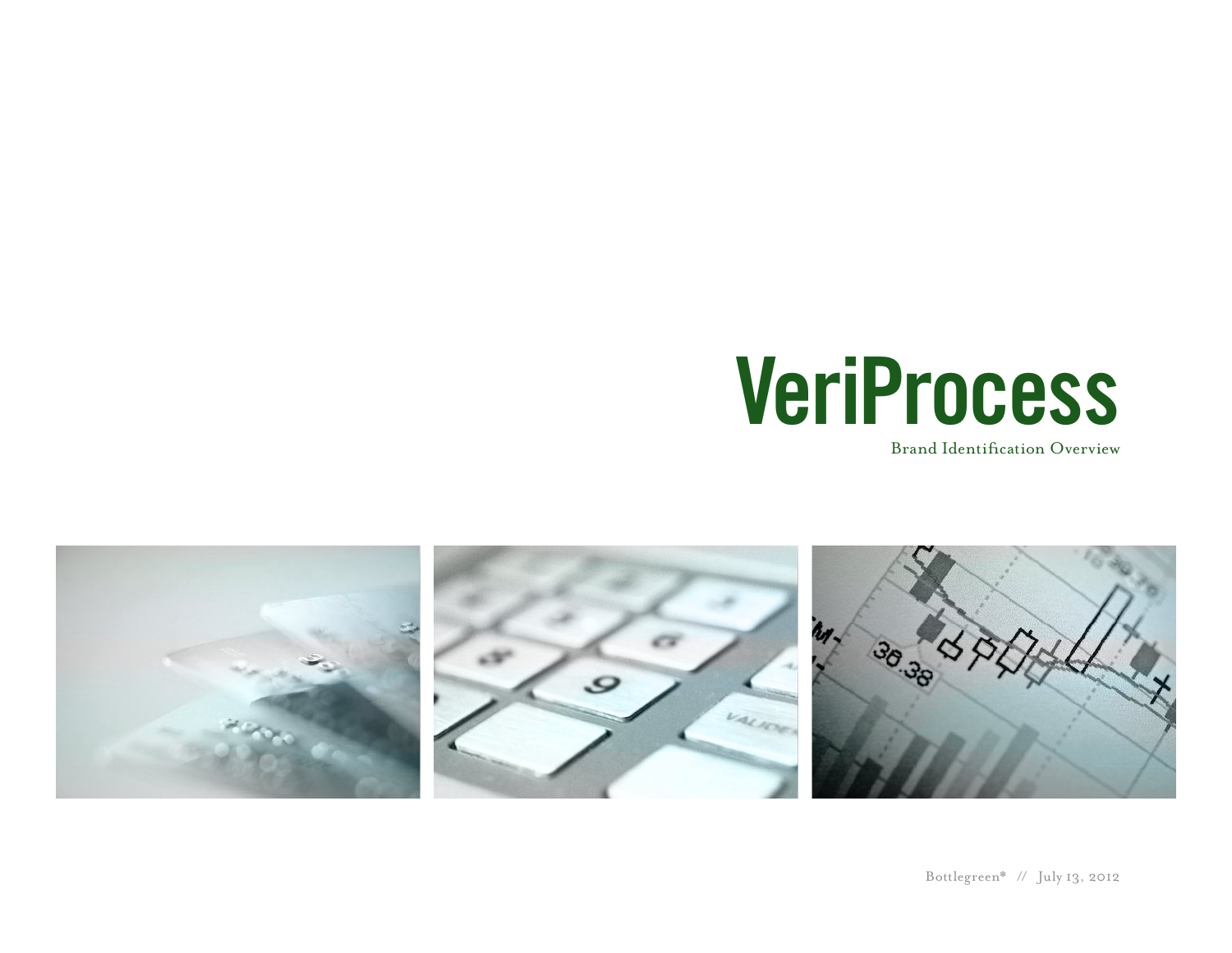### :: veriprocess has several interesting marketplace and target market challenges to address and/or overcome ::

- **1. Merchants are in the dark about their statements.** Most have no clue that they're wasting business dollars paying unnecessary fees each month. They may not understand that there are cost containing/saving measures they can take.
- **2. Merchant statements are purposefully confusing.** Processors aren't interested in saving merchants money. Processors are banking on the fact that merchants hate the idea of picking up and moving their account – way too much trouble. Hence, processors rarely present merchants with their true cost of processing – the effective rate of processing - leaving merchants to believe (hope?) they're already paying the best rate. No transparency whatsoever.
- **3. Merchants don't know there are statement audit experts out there** like VeriProcess out there who can identify unnecessary fee assessments, ways to achieve higher PLQ's and ways to avoid downgrades.

## **Introduction**

**4. Merchants don't easily trust outsiders with financial information.** They may not readily seek help because of this.

#### :: what must veriprocess stand for in light of these challenges? ::

**VeriProcess will be known to merchants as the auditing service experts** with the knowledge to decipher statements, achieve transparency, identify the behaviors that create unnecessary expenses and achieve cost efficiencies through ongoing auditing and analysis.

**VeriProcess must be THE trusted source that merchants turn to for education & enlightenment** about how the CC industry works; i.e. the loopholes, traps, trends that work against merchants and create spending waste.

**VeriProcess must build and reinforce a strong, consistent brand presence** throughout every line of internal and merchant customer-facing communication.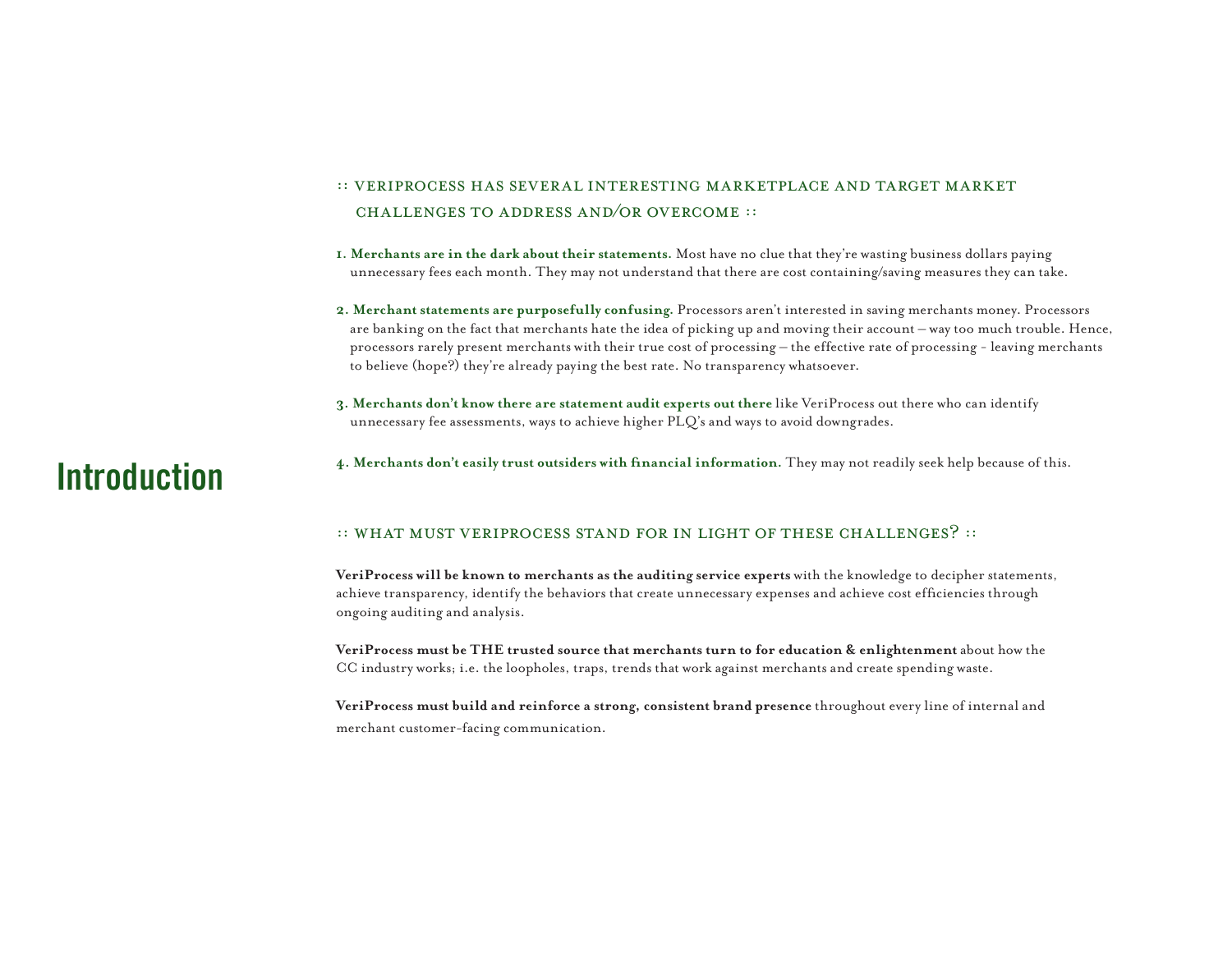## **The Competition**

**(who are they and what do they stand for?)**

VeriProcess will not be alone in this marketplace. Online service companies like BusinessLendingSoutions.net and WinShareServices.com perform similar type of services as VeriProcess plans to do. Currently, competitor sites present what can be perceived as a bit too slick of a pitch in both content and look & feel (too much sell, not enough substance) to promote the service.

### :: what will set veriprocess apart? ::

VeriProcess must offer a sophisticated brand presence, and consistent brand voice that, together, will impart a sense of trust, expertise and authority that simply isn't seen, felt or implied by the others.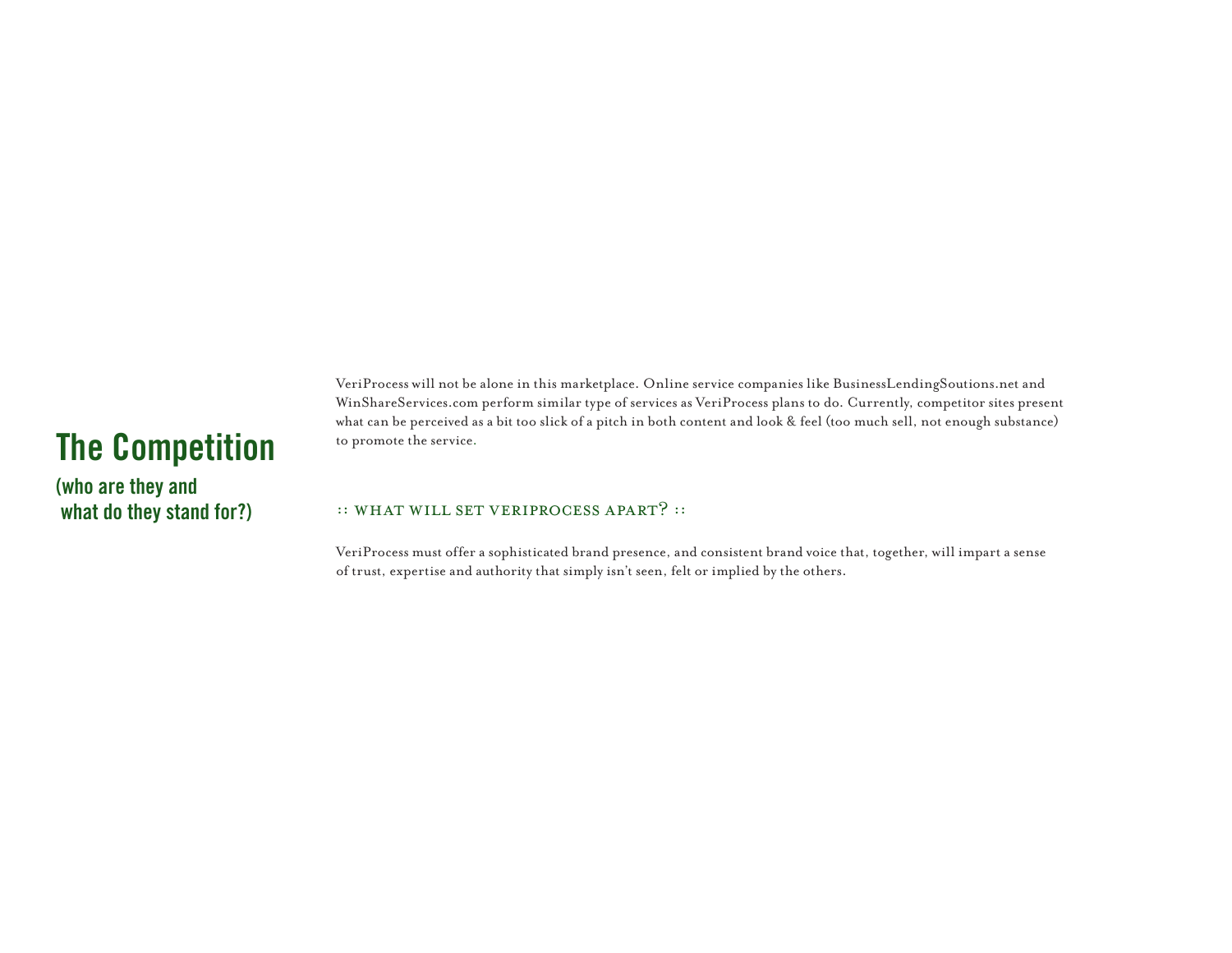**The Opportunity (what spot can we claim for ourselves in the market?)**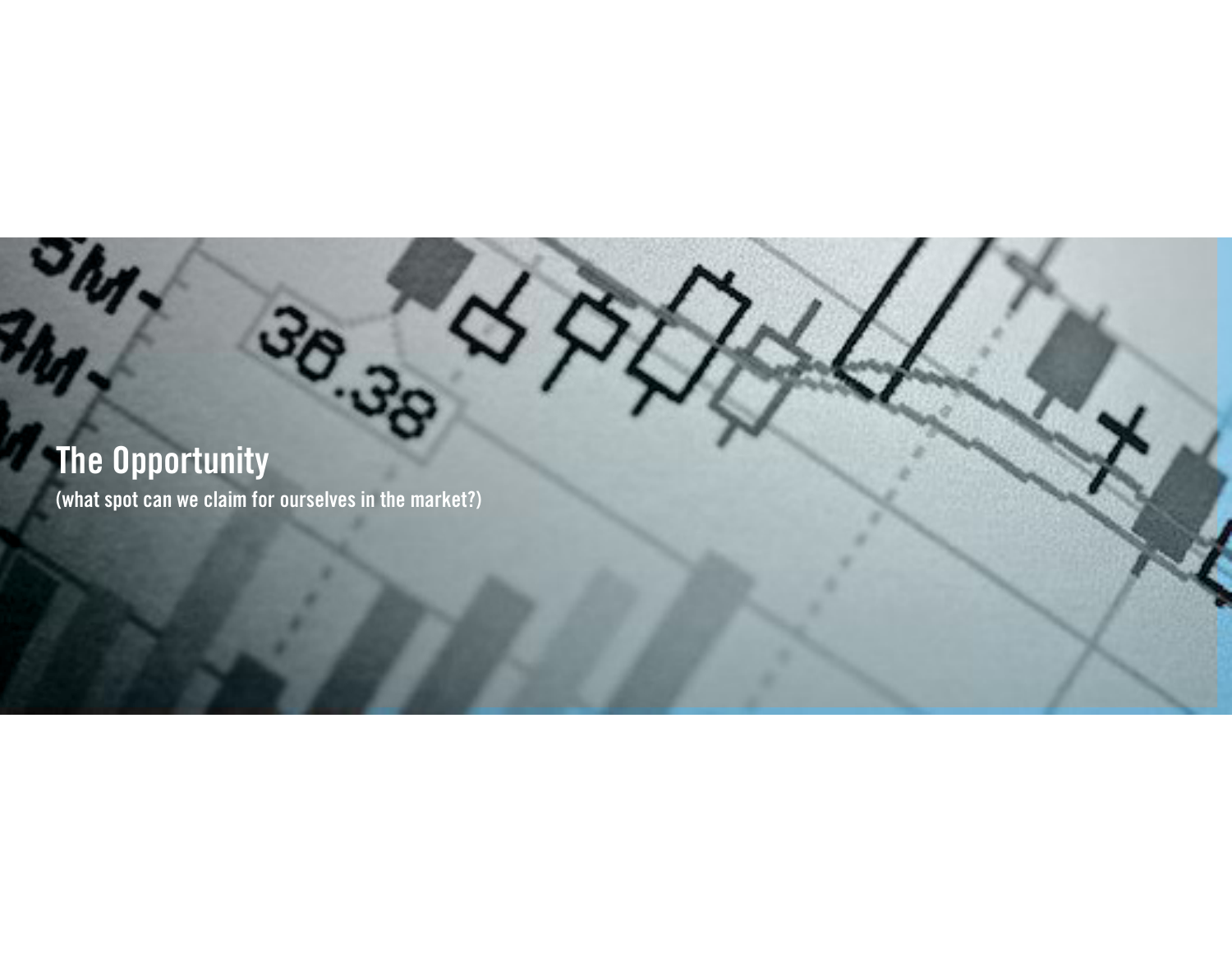VeriProcess will become THE MOST most trusted ally of merchants; experts in identifying wasteful behaviors and cost efficiencies by using their knowledge and proprietary software to bring maximum transparency and cost savings with regard to how/what merchants are actually spending for processing services.

#### :: our branding approach will ::

- Open merchants' eyes to the fact that their behaviors are likely resulting in downgrades that are costing them unnecessary penalties each month.
- Educate merchants so they better understand current processing methods and know how to achieve best practices when it comes to efficient transactions (and how to avoid downgrades)
- ...and then firmly seat the VeriProcess name as THE BEST resource for on-going, long-term guidance and savings when it comes to merchant processor statement auditing services.

# **The VeriProcess Brand Opportunity**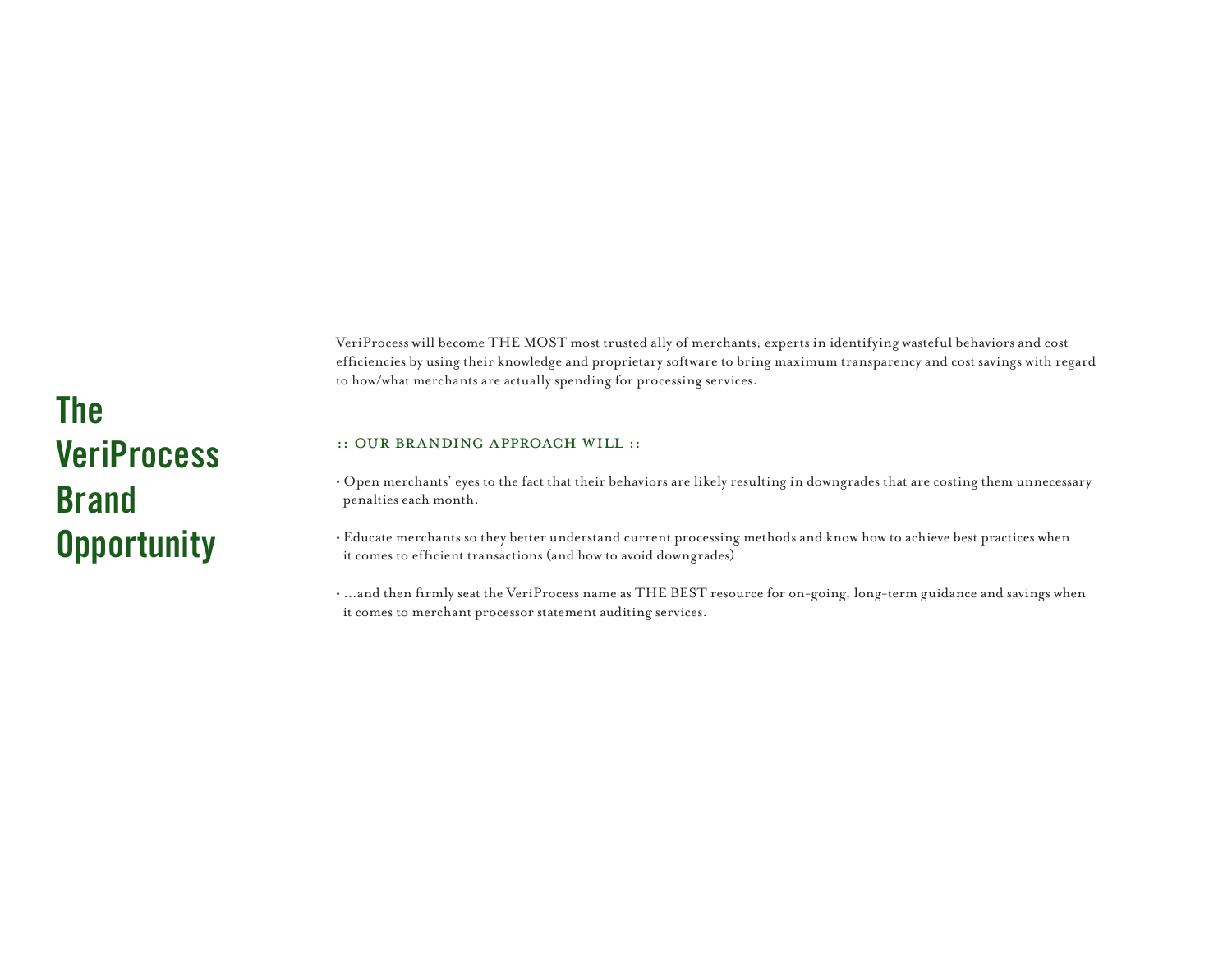# **Our Customer**

**(who are they and what are they seeking?)**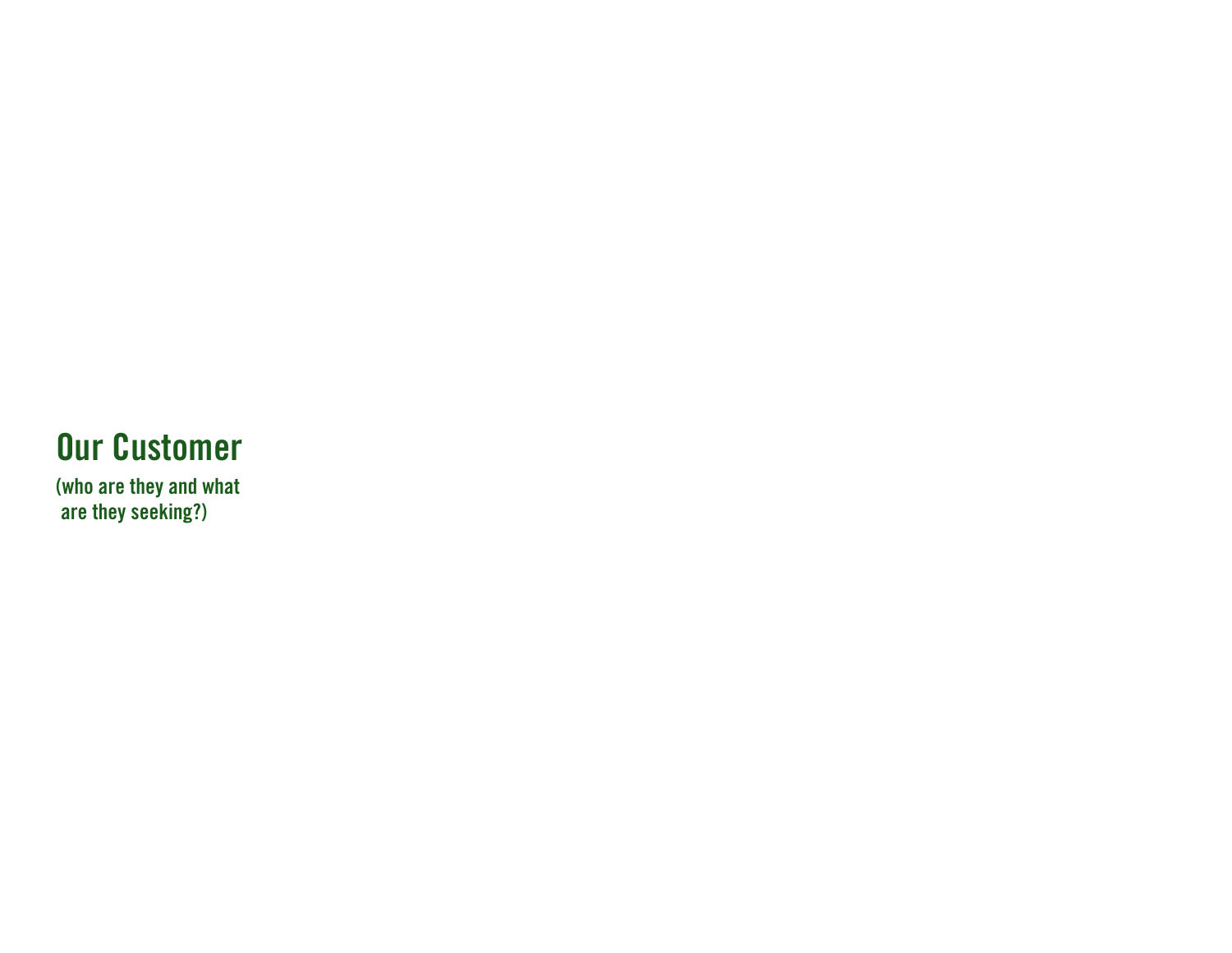## **Jim**  *CFO*



### **Who is he?**

He's in charge of the bottom line at his company and always looking for ways to improve it. His job is to look at the big picture.

#### **What is he seeking?**

He may not even know the answer to that question. He will likely need to be educated about the whole concept of downgrades and PLQs. He needs to better understand interchange pricing and what his company can do to achieve the lowest possible rates from his processor.

> *"Our company couldn't live without credit card purchases. I I interest interests at heart."*<br> *I just wish I felt our processor had our best interests at heart."*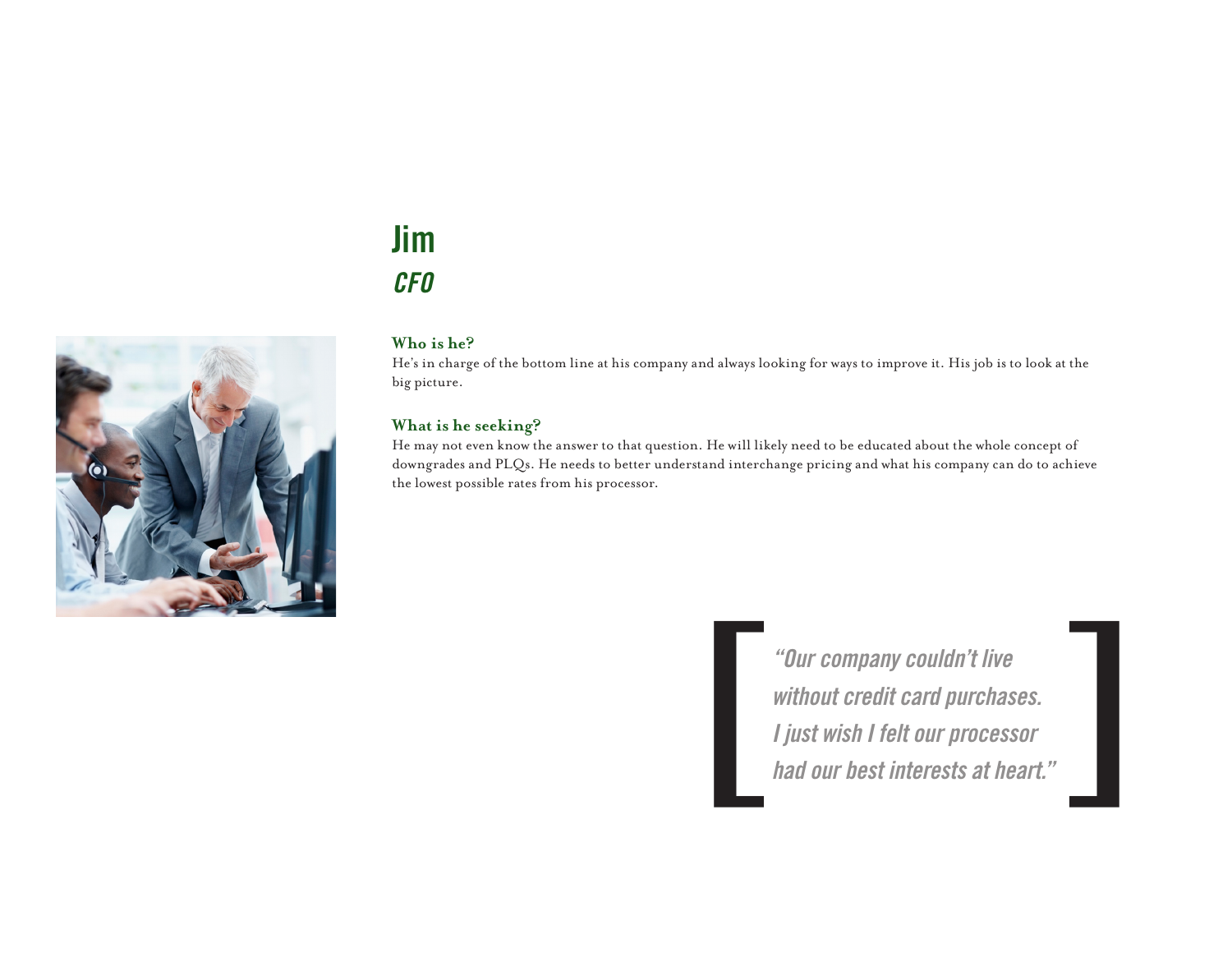# **Alison**  *Office Manager*



She reviews and approves every invoice paid by the accounting department. She's not afraid to call the processor and ask questions, but the answers she gets rarely help clarify the issues she senses. She's frustrated, not to mention nervous about her reputation as a good manager.

### **What is she seeking?**

She's heard about companies that help work through statements and find savings, but she's been unimpressed with the websites and people she's talked to. She's heard the sales pitch from multiple companies that promise the lowest processing rates. Is there anyone she can trust?

> *"We can't just keep changing processing companies to try a. <sup>a</sup> <sup>4</sup> <i>and save money. There's got processing companies to try and save money. There's got**to be a better solution."*

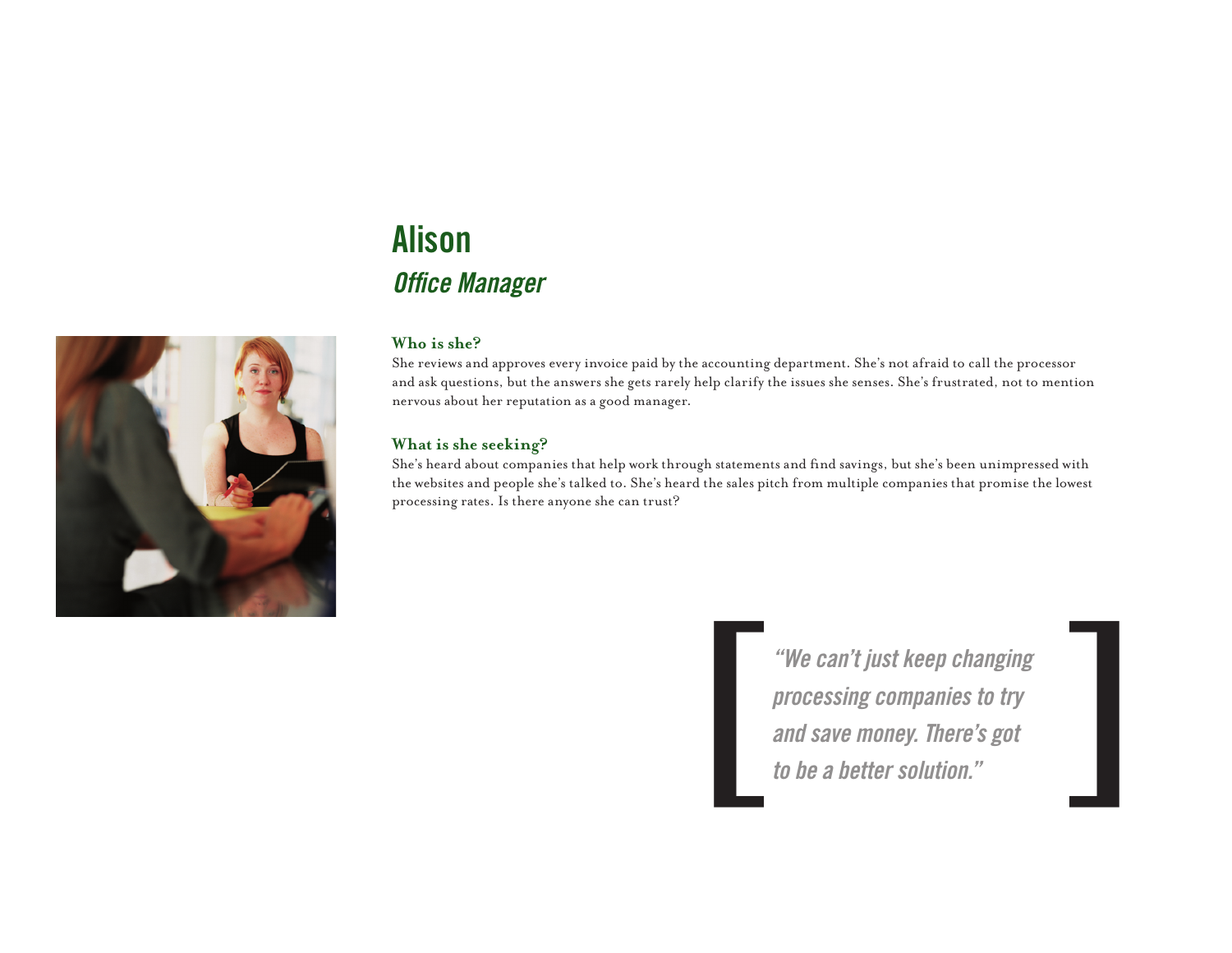Credit cards are a crucial piece of the purchase process, both in-store or online. They represent a convenience for the customer and a secure method of payment for customer and merchant. Currently, processors regularly add fees and initiate downgrades with confusing or, more often, no explanation.

VeriProcess is a group of experts whose mission is bring support, transparency and cost savings to the merchant/processor relationship and help merchants gain control and cost effciencies when it comes to their processing services.

## **Brand Manifesto**

By analyzing your processing methods, we'll identify areas of ineffciency when it comes to those methods. The result will be cost savings on each and every transaction at the lowest possible rate or tier.

Our proprietary statement analysis software has already proven itself in other industries. On a more global level, our goal is to press the Merchant Processing industry toward complete service cost transparency. After all, hardworking merchants deserve control... not confusion...when it comes to paying for processing.

Our sole interest is in saving merchants from excessive fees and to be a trusted expert and champion for the merchant. And we're so certain we can regularly save our clients money that we're paid only on savings realized.

**Hickory**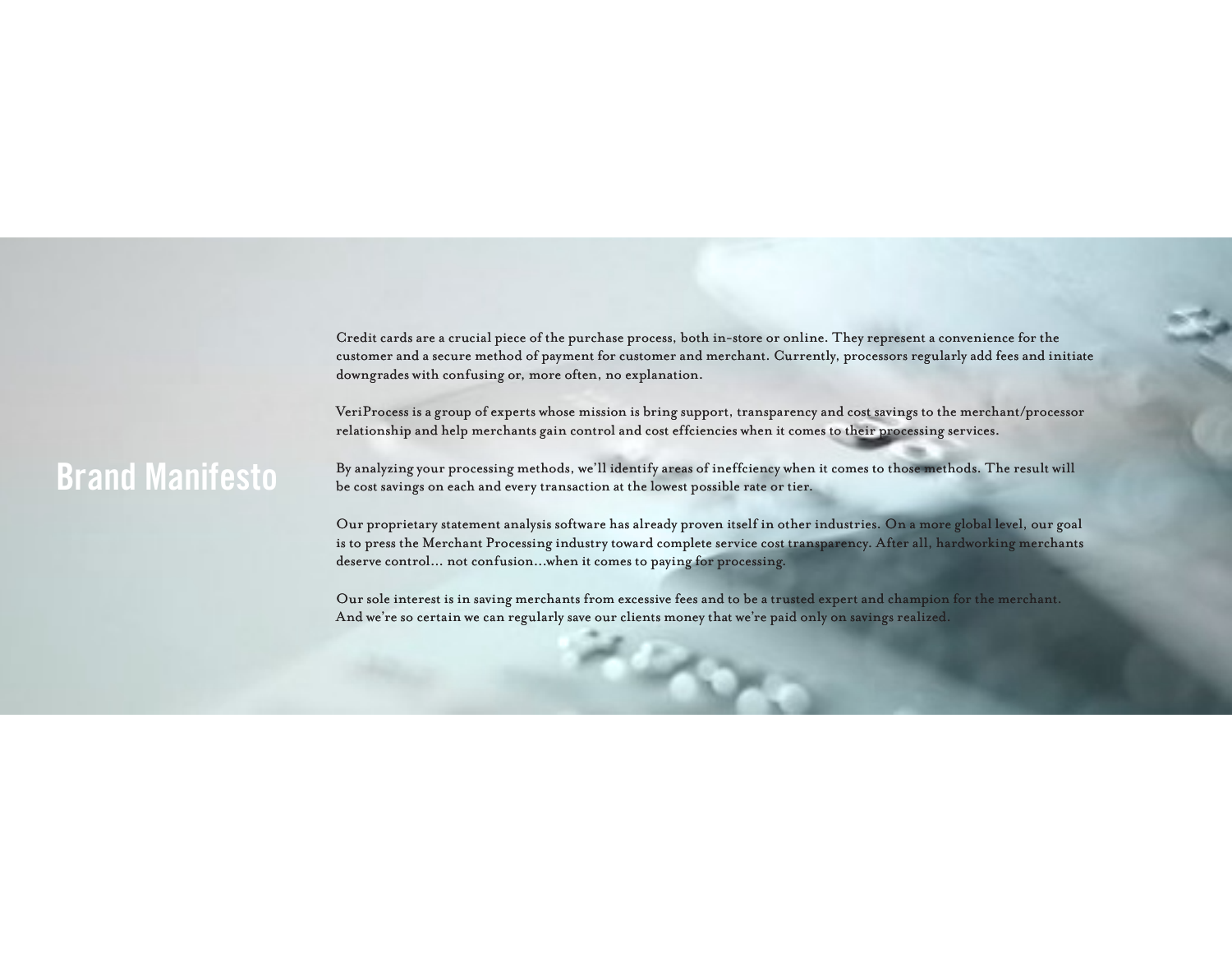

## **WHO are we? (what position do we own?)**

VeriProcess is an expert with a **PROVEN TR ACK RECORD** of saving businesses money by helping make sense of confusing merchant processing statements and fees, demanding complete transparency from processors, and identifying cost saving processing methods for the merchant.

We've done it successfully in the shipping industry, and now we're bringing this invaluable knowledge and superior service to merchants who depend on credit card transactions in their business.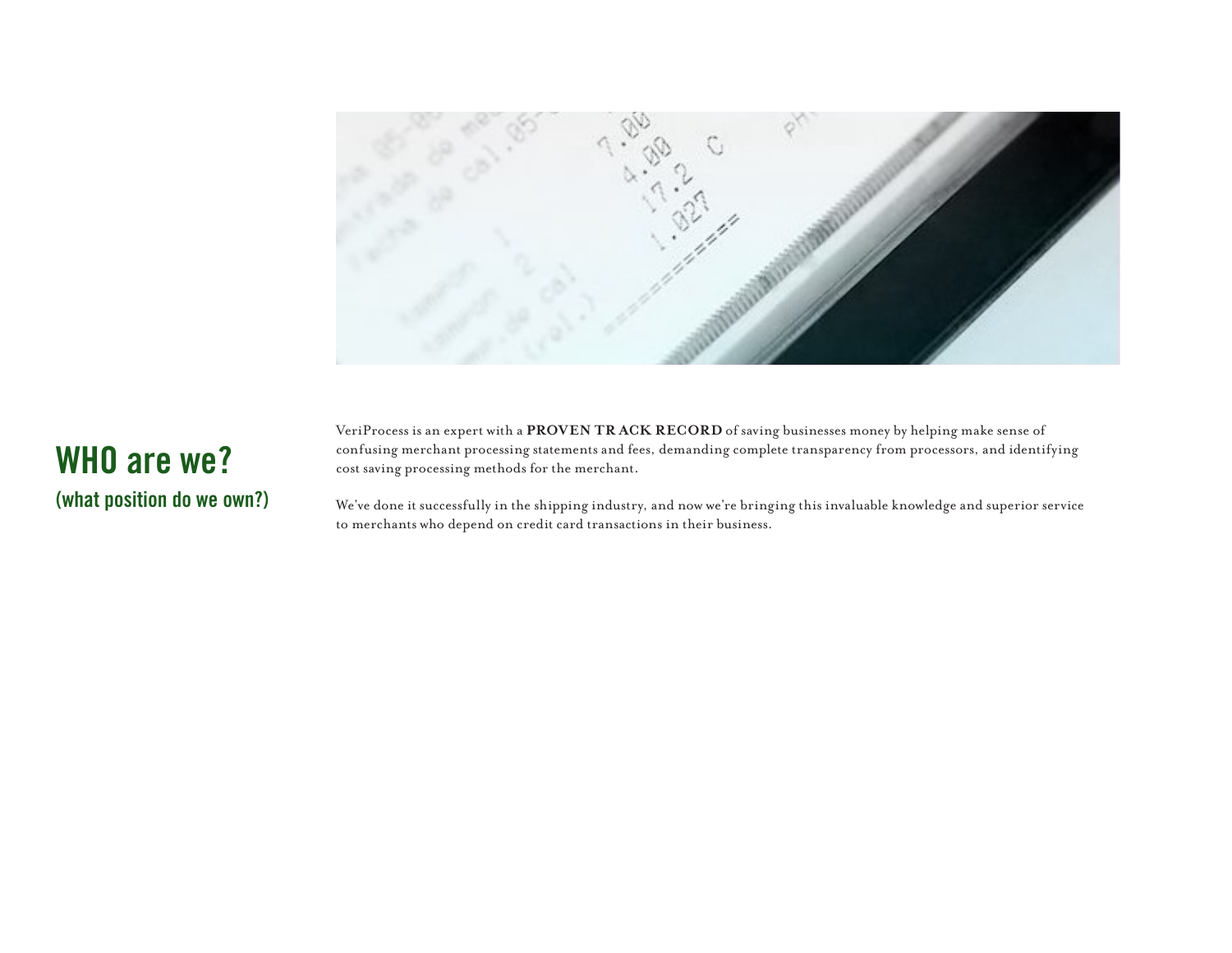

## **WHAT do we do? (what need do we fill?)**

Educating clients, identifying ways to **SAVE** them from unnecessary fees, transaction downgrades and expenses, **REMOVING THE BURDEN** of solving the problem from their shoulders and freeing them to concentrate on their core business and **TAKE CONTROL**...these are our passions.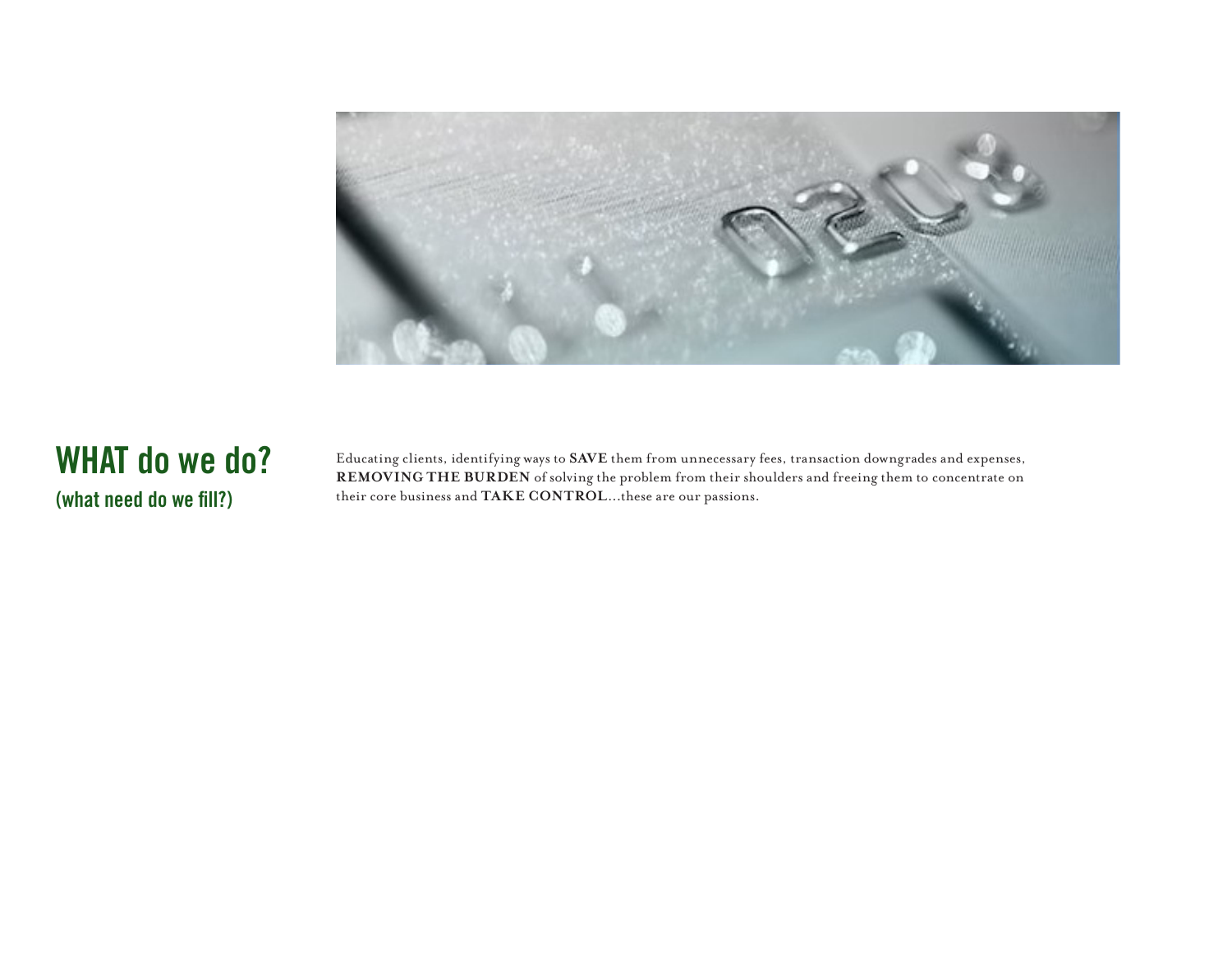

Our proprietary software is the catalyst, but it's our **PEOPLE**, and the **TRUST** relationships we create with our clients, that set VeriProcess apart from the competition.

### **HOW do we do it? (our brand differentiation)**

We will be the leading experts in technology, processing platforms, interchange rates, dues and assessments, PCI compliance, and every aspect of business that impacts the merchants costs associated with processing credit cards. We will be our clients' eyes and ears with regard to emerging payment technologies and industry trends like mobile transactions and ecommerce.

We will be the champion for **TRANSPARENCY**, not just between merchants and processors...but also between merchants (our valued clients) and ourselves.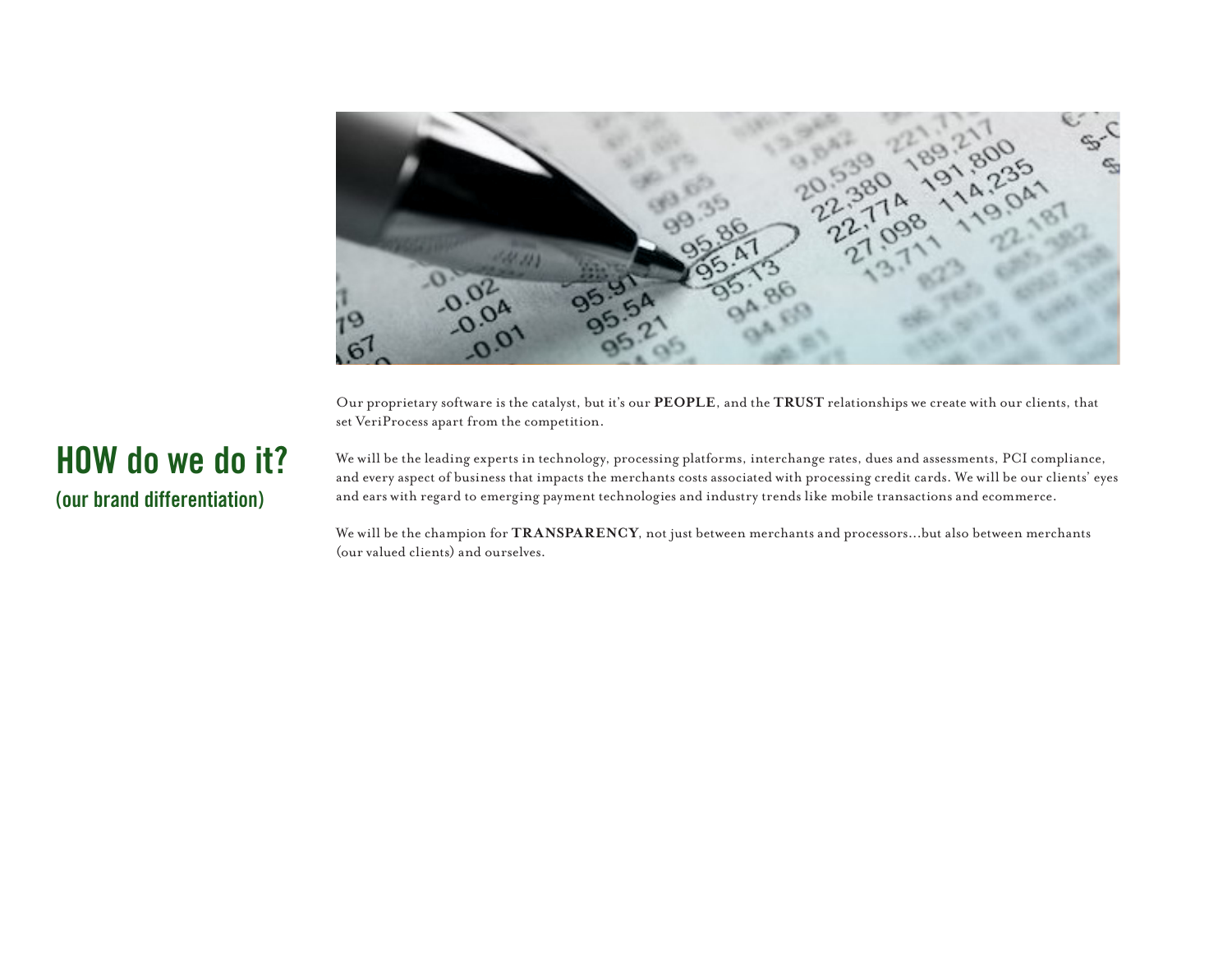

### **WHY do we do it? (our core purpose)**

The confusion, the vagueness, the acronyms...it has to end. Merchants work too hard at their core business to be saddled with the task of wading through long, complex statements We see ourselves as change agents, champions for businesses of all sizes.

Our goal? Create maximum transparency and awareness surrounding the complicated fees and downgrades so NO business ever pays more than they need to for credit card processing services.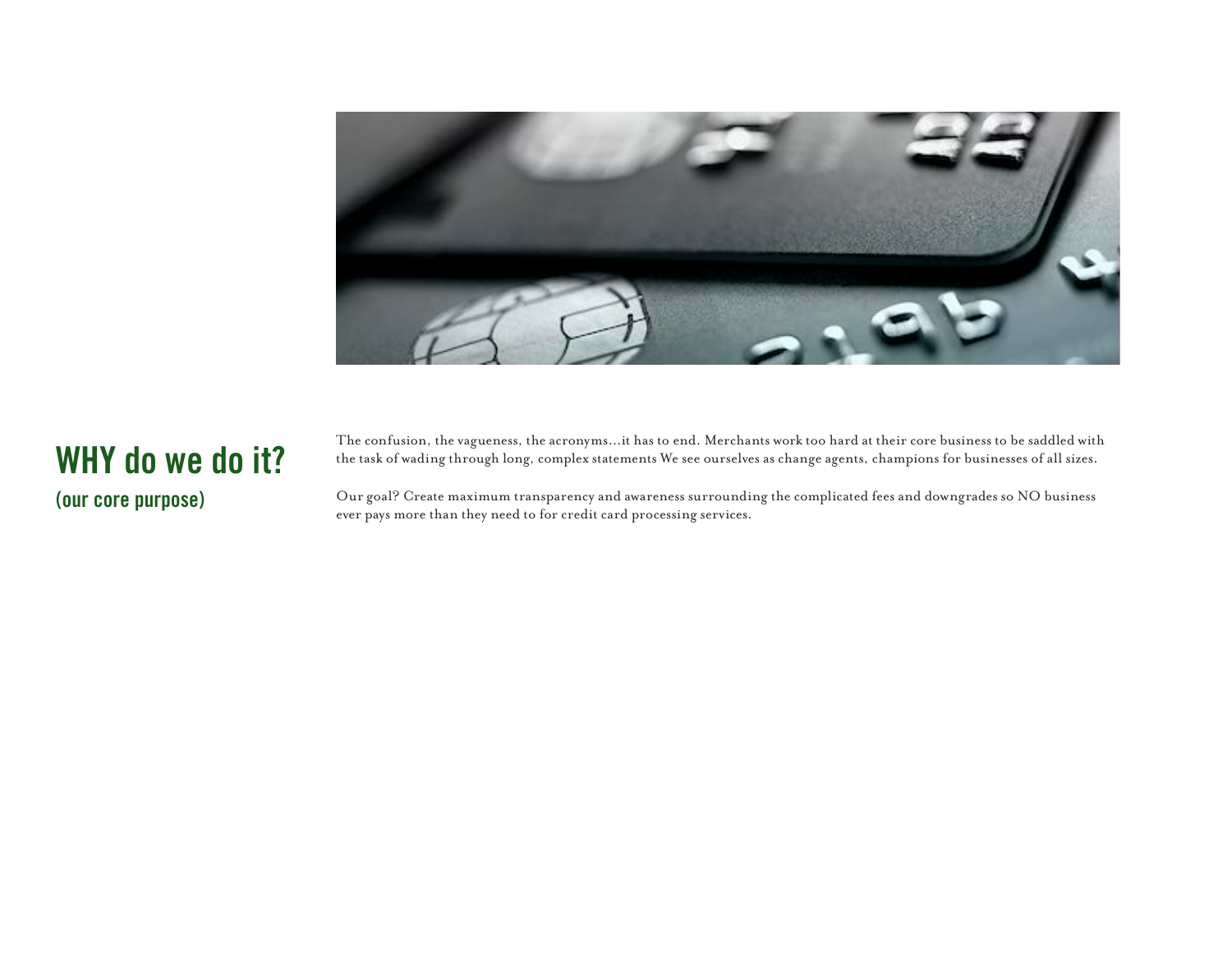#### :: there are four elements or components of a positioning statement ::

**Target Audience -** the attitudinal and demographic description of the core prospect to whom the brand is intended to appeal; the group of customers that most closely represents the brand's most fervent users.

**Frame of Reference -** the category in which the brand competes; the context that gives the brand relevance to the customer.

**Benefit/Point of Difference -** the most compelling and motivating benefit that the brand can own in the hearts and minds of its target audience relative to the competition.

**Reason to Believe -** the most convincing proof that the brand delivers what it promises.

#### :: TEMPLATE FOR A POSITIONING STATEMENT ::

For (target audience), (brand name) is the (frame of reference) that delivers (benefit/point of difference) because only (brand name) is (reason to believe).

#### :: criteria for evaluating a positioning statement ::

- Is it memorable, motivating and focused to the core prospect?
- Does it provide a clear, distinctive and meaningful picture of the brand that differentiates it from the competition?
- Can the brand own it?
- Is it credible and believable?
- Does it enable growth?
- Does it serve as a filter for brand decisionmaking?

**Anatomy of a Positioning Statement**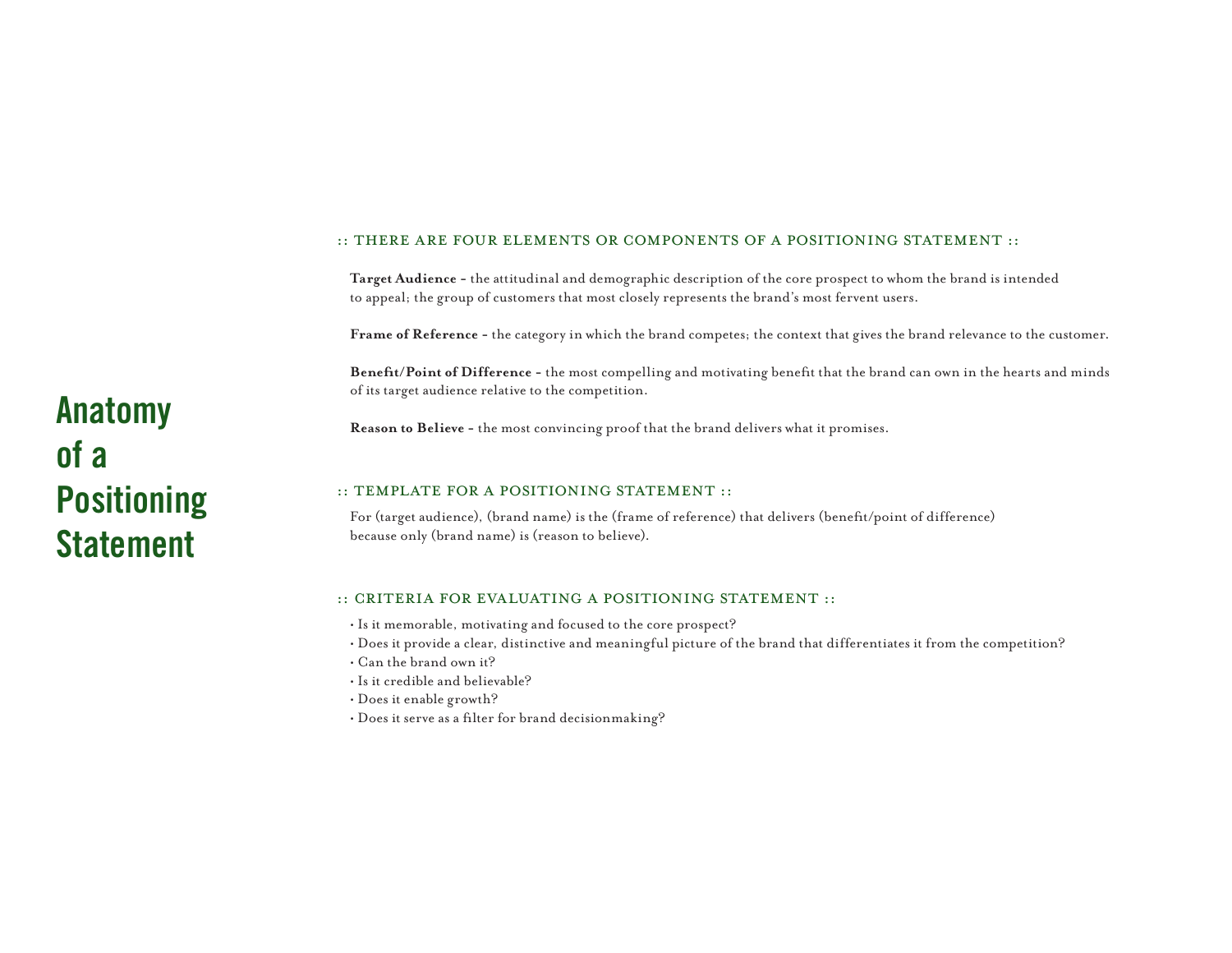

- To CFOs and managers looking for ways to control the cost of their credit card processing...
- Veriprocess is the merchant statement auditing company...
- That is a merchant's best partner in achieving maximum statement transparency and optimum cost efficiencies on an ongoing basis...
- Thanks to their expertise in statement auditing and analysis, and their use of proprietary analytics software with a proven track record of success in identifying ways to save clients money.

# **Our Brand Positioning**

**(who are we and what do we stand for?)**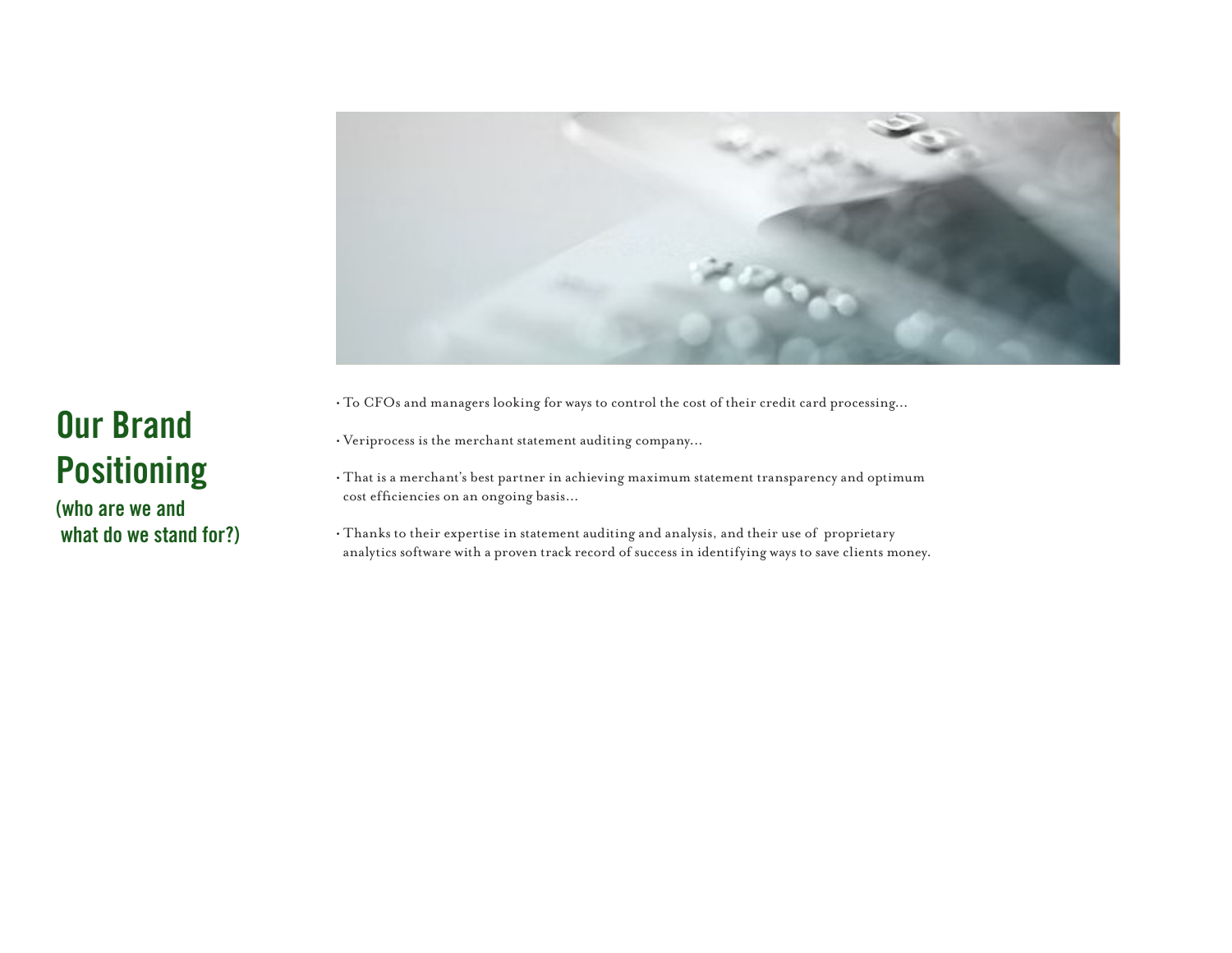

collaborative partner. expert advisor. technology-driven.

**Brand Personality & Tone**